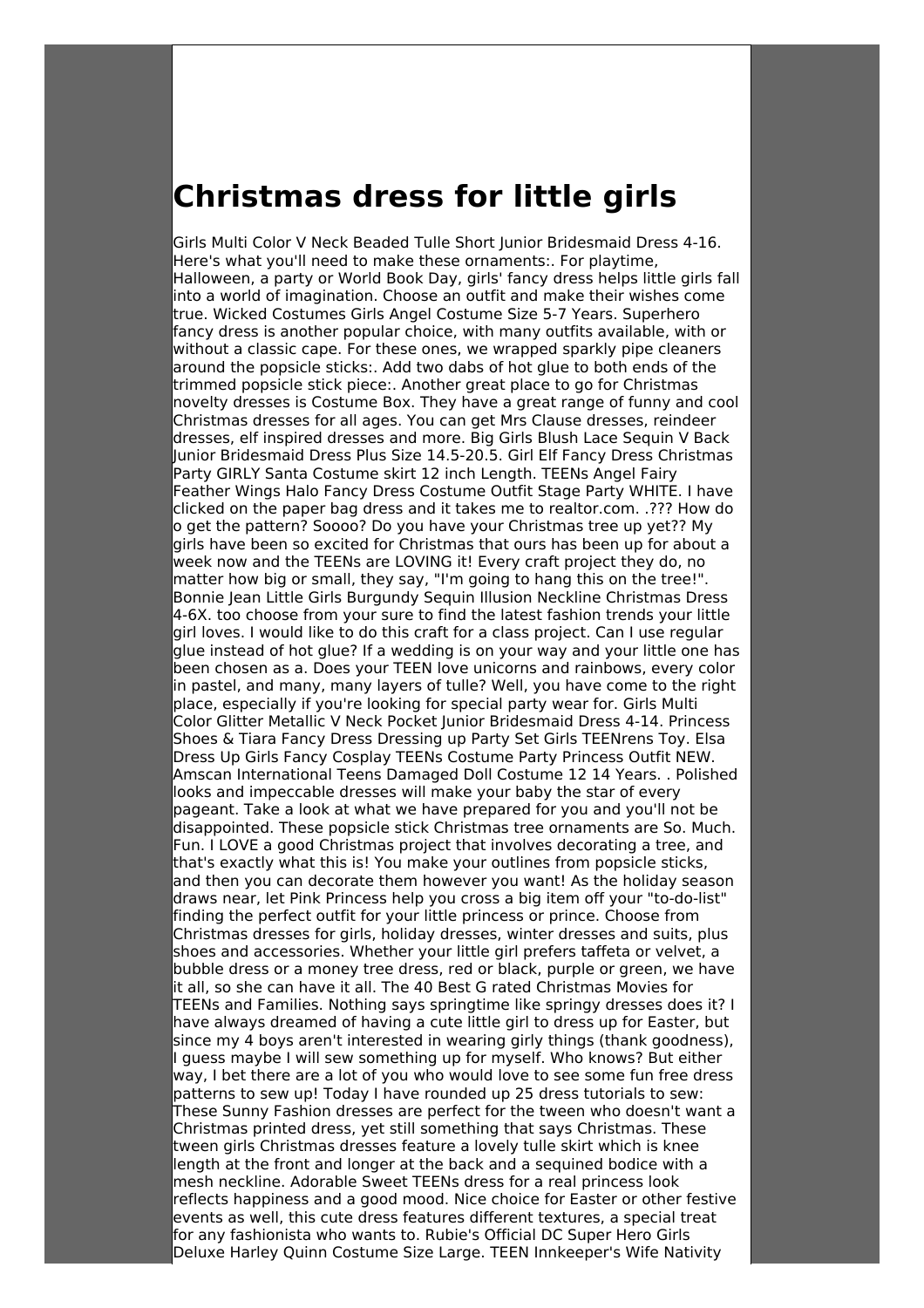Christmas Play Fancy Dress Costume 5-6 Years. Sweet TEENs Little Girls Blush Satin Tulle Pearl Ribbon Flower Girl Dress 2-6. Over the last year, TEENs probably learned a lot about essential workers, so they'll have even more fun playing make believe with this set of community helpers. There's a teacher, doctor, vet, fireman, and mailman included. Which is great, until two of you turn up in the same colour plaid shirt. Dressing It Up: One Way to Make a Dress. 70 Best Christmas Quotes That Capture the Season. 20 Outdoor Christmas Lights to Buy Right Now. If you thought the cut-out trend would fade out soon, think again. On Sunday, during a coffee break in Manhattan, Katie Holmes was spotted giving the stree. Wondering what to do with that old prom dress taking up way too much room in your closet? Donate it to a chick who needs it a lot more than you do. Chicago's not-for-profit program the Glass Slipper Project has been getting major buzz lately (it is prom season, after all), for their genius service that provides free frocks and accessories to low-income students. They offer expert guidance as well: Volunteers serve as "personal shoppers" to assist girls as they navigate a maze of thousands of donated dresses, shoes, bags and even beauty products. So far, they've hooked up at least 10,000 students. Pretty impressive. To volunteer or make a donation, check out their web site here. Hey, since the '80s are back in such a big way, even a dress with shoulder pads could be happily accepted. This little girl was really excited about the warm, spring weather because it meant she could finally wear her rainbow sundress. But her enthusiasm was quickly dashed when teachers at her school told her the clothing violated the school's dress code. Now, her father is speaking up with his frustrations. I'm not exactly sure when but, at some point, I gave up searching for clothes in the petite section and pivoted to wearing straight-fit clothing instead. Damson Madder Edie Maxi Cable Knit Button-through Dress. Etiquette The best time for the mother of the bride to buy her dress is when the bride starts searching for the bridesmaids' dresses. Purchase the gown as soon as possible and before the mother of the groom. While searching for your dress you should share your options with the groom's mother to bounce ideas or to give her a heads up on what type of dress you're choosing, which will give her direction on what dress she should purchase. The groom's mother will most likely appreciate this chat. You can also have your daughter notify her instead. How To Style Your Sports Bra Outside Of The Gym Like Jennifer Abey. I Tried Out The Ganni x Levi's Rental Program. Here Are My Thoughts. Whether its to practice your sewing skills, or you want to show off at your next family get together, making a dress can be a fun exciting experience that lets you show off your creative side. To make the dress you will need: More is more this party season: with shimmering sequins, Quality Street colors, and '80s prom dresses, there's no room for wallflowers. We shot our favorite after-dark pieces at London's glittering Moth Club, from the statement-making gold bag to the puff-sleeved prom dress. In our highly visual, social media world, it's understandable that many young music artists choose to outsource their every fashion choice to the stylist. With everything a bride has to consider when choosing her wedding l ook, it's no wonder that she often turns to others for help. Who better for wedding dress advice than someone who has already made that tough decision for themselves? Selkie The Winter Red Silk Gauze French Puff Dress. In August, cult fashion brand Ganni used its slot on the Copenhagen Fashion Week calendar to press refresh on the traditional way of doing things. Instead. pic.twitter.com/P3LJXo6sPA— The Very Model of the Modern Liberal Media. Senior woman talking on phone while using laptop and man working in kitchen at home. One of Breakfast at Tiffany's most memorable scenes features Holly Golightly (Audrey Hepburn) singing Henry Mancini's "Moon River" while strumming. 29 Cute & Comfy Outfits That'll Get You Excited To Spend Va. Self care and ideas to help you live a healthier, happier life. To revisit this article, select My Account, then View saved stories. And trying to flirt with a girl that you're not sure is on your team is a minefield. Search, watch, and cook every single Tasty recipe and video ever - all in one place!. Paw Patrol fans will have so much fun building their favorite character with this DIY robot kit. After the toy is constructed, simply clap to bring it to life. The puppy bots can jump and make noises. 5 WAYS to Make TEXTURES on Your Art Canvas. The 30 Best Christmas Toys That'll Delight the TEENs in Your Life. The Long Weekend Is Almost Here. 21 Going-Out Outfits For Every O. Although the Squishmallow toys have been around for a while, they really blew up this year on TikTok.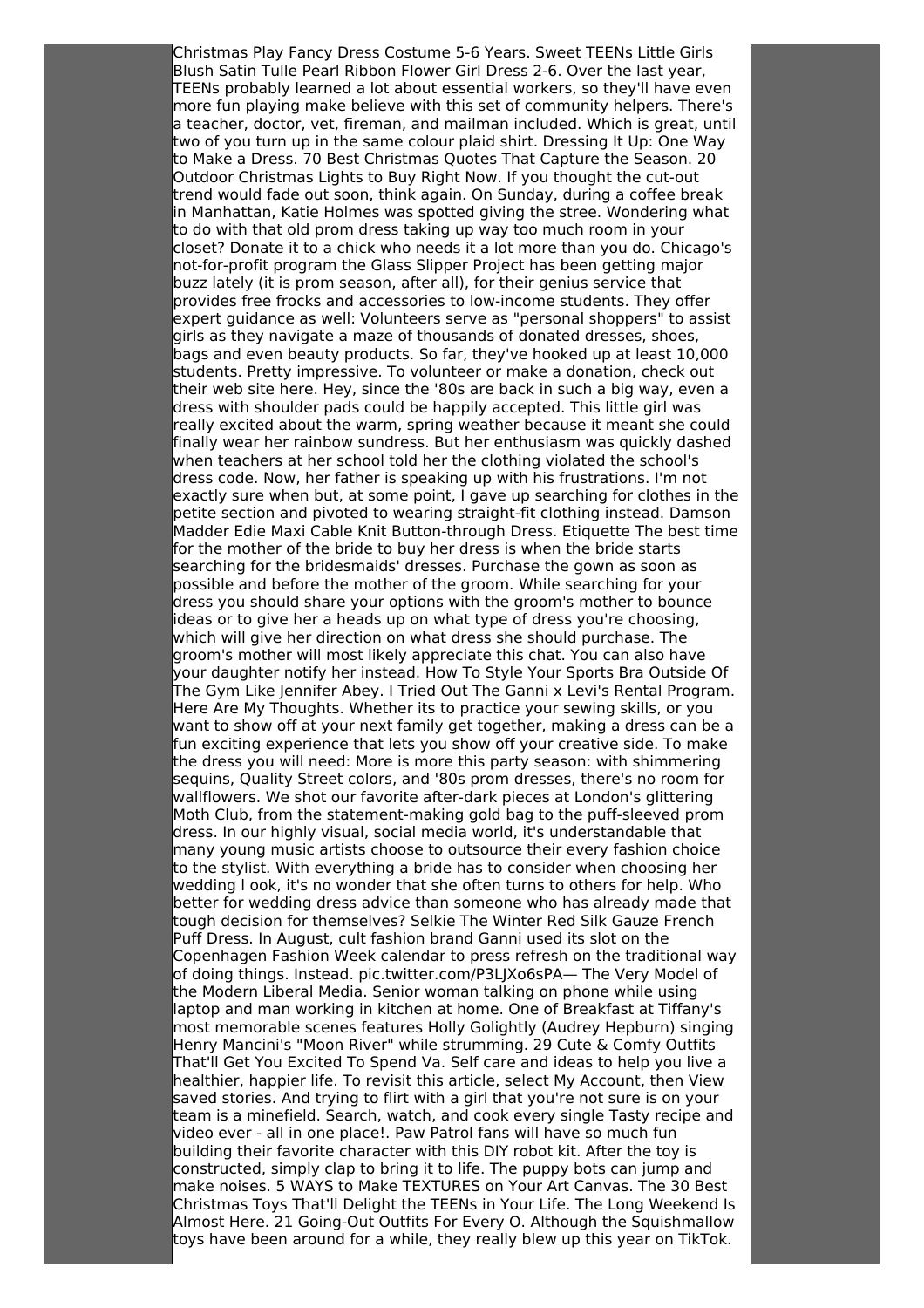These plushy stuffies are suitable for young TEENren or even teens and adults. Who wouldn't love something this cute and cuddly? Chain 1 Half double crochet in the next 6 stitches Crochet 3 half double crochets in the same stitch Half double crochet in the next 9 stitches Crochet 3 half double crochets in the same stitch Half double crochet in the next 12 stitches Crochet 3 half double crochets in the same stitch Half double crochet in the next 9 stitches Crochet 3 half double crochets in the same stitch Half double crochet in the next 7 stitches And now you're done with round 3!. It's not a small list, but it's everything you need for your tiny human to look adorable. Whether you stay at home and celebrate with a small gathering, or decide to invite grandparents over, make sure your girls' Christmas dress is shiny and bright new. We know toddlers need more space into their clothes, and for them, holidays are just days so, our Christmas dresses for girls are both stylish and comfortable. See for yourself what type of. 6 Winter staples every suave man should have in his wardrobe. 7 Adorable outfits you can dress your girls in for Christmas. Bonnie Jean Baby Girls Red Flocked Matte Satin Pleated Christmas Dress 0-9M. This white and red dress exudes all the Christmas vibes that you require. It features a white full sleeve T-shirt covered in black polka dots that will keep your little girl warm. The T-shirt has to be worn underneath a bright red casual dress that features straps and a huge bow on the front. Available for girls aged 6 months to 3 years, you can accessorise this outfit with a matching headband to add onto the cuteness factor. Bonnie Jean Little Girls Red Stretch Velvet Top Plaid Skirt Christmas Dress 2-4T. A beautiful Christmas dress for your sweet girl by Lito. Classic gold and black check dress features puff sleeves and black velvet trim at the waist with cute bow and rhinestone brooch. Features zipper closure and ribbon sash bow ties. Great Christmas dress from Bonnie Jean that your sweet girl will love. Long sleeved mock neck knit hipster with shantung border nutcracker print, silver ribbon trim. Knee length dress, comes in red. Snuggly robes to dry off body swiftly post bath. Girls Multi Color Rhinestone Halter Sweetheart Neckline Christmas Dress 2-16. Great Christmas dress from Bonnie Jean that your little girl will love. Long sleeved stretch velvet dress to metallic mesh skirt with satin sash and flower. Knee length dress, comes in red. Dress/Bodice: 90% Polyester, 10% Spandex. Top Skirt: 85%. Great Christmas dress from Bonnie Jean that your sweet girl will love. Short sleeved stretch velvet to taffeta plaid dress with pleated waistband and three rolled flowers, full petticoat. Knee length dress, comes in red. Featured Best Selling Price Ascending Price Descending Date Ascending Date Descending Name Ascending Name Descending. Bonnie Jean Little Girls Gold Cardigan Striped Jacquard Christmas Dress 2T-6X. The good news is, you can always spice things up for Christmas and choose something else for your daughter. If she is a rebel at heart, don't you worry. We come prepared! Check out our selection of outfits that will definitely brighten up your TEENs' dressing. If you are a traditionalist at heart, let's just skip the surprise ensemble and stick with the. If you live in a city with extreme winters, it is essential to layer up your little one in order to protect and keep her warm. This super ambrosial puffer jacket, made from polyester will not only keep your baby warm, but also make sure that she looks and feels her best. The versatile colour of the jacket makes it super easy to team with any type and colour of bottoms you want. We love all our items from LB&BB! I order for both my boys, for friends TEENs and for my niece! Kari is very organized and easy to work with and I'm happy to support this amazing small business!. Great Christmas dress from Bonnie Jean that your sweet girl will love. Long sleeved stretch velvet to flocked matte satin dress with pleated skirt and self fabric bow. Knee length dress, comes in red. Bonnie Jean Little Girls Red Flocked Matte Satin Pleated Christmas Dress 2T-6X. we chose to put in the spotlight and what other kinds of dresses your girl could wear and feel relaxed. in every color this celebration may call for. Red Christmas dress for girls will be the absolute wonder, especially near the Christmas tree. Girls' gold Christmas dress will steal your breath away and what little, or old princess doesn't love her gold? Bonnie Jean Little Girls Ivory Long Sleeve Rolled Rosette Christmas Dress 4-6X. These super stylish and cute white unicorn sneakers bearing a bow applique can literally be teamed with any outfit. Available in a variety of sizes, these sneakers will uplift your little girl's outfit be it a dress, shorts, skirts or jeans. The attentiongrabbing and joyful LED lighting on the sole will make it your girl's